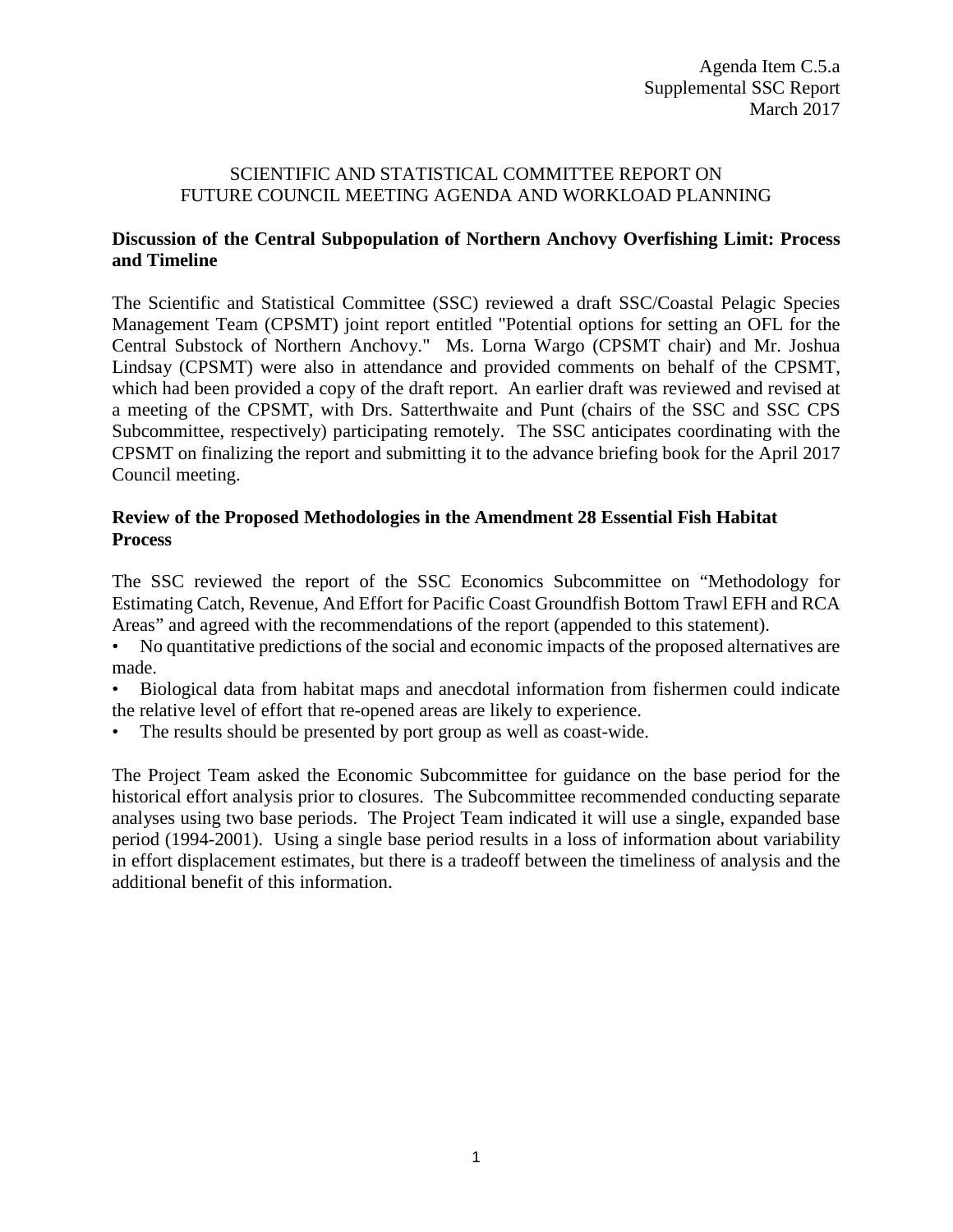## **REPORT OF THE SSC ECONOMICS SUBCOMMITTEE ON "METHODOLOGY FOR ESTIMATING CATCH, REVENUE, AND EFFORT FOR PACIFIC COAST GROUNDFISH BOTTOM TRAWL EFH AND RCA AREAS"**

The SSC's Economics Subcommittee conducted a webinar on February 9, 2017 to discuss proposed methods for evaluating socioeconomic impacts of alternative proposal for changes to groundfish essential fish habitat (EFH) and the trawl Rockfish Conservation Area (RCA). This report summarizes the discussion during the webinar with emphases on recommendations by the subcommittee to the analysts.

## **Overview of the Proposed Analysis**

The Project Team provided a document "Methodology for estimating catch, revenue, and effort for Pacific Coast groundfish bottom trawl EFH and RCA areas" to the subcommittee prior to the webinar. The document consists of definitions of the proposed alternatives, detailed description of the data, and a statement of the project teams proposed methods of analysis. At the webinar, the Project Team provided additional details on the proposed analysis.

The Project Team describes its approach to assessing the potential impacts of the Council's proposed alternatives as using a "qualitative methodology informed by quantitative indicators." The Project Team does not propose quantifying future catch or other impacts for the alternatives. Rather, the analysis of future impacts would be qualitative. The exact nature of the qualitative analysis is not clear. However, the Project Team proposed generating quantitative estimates of historical catch, effort, and revenue in areas subject to closure or re-opening to help inform this analysis.

The subcommittee recommends that the quantitative indicators should be clearly separated into two components:

- 1) Effort, catch, and revenue that would be displaced by proposed closed areas (new closure analysis).
- 2) Historical effort, catch, and revenue that occurred in previously closed EFH and RCA areas, but would be re-opened (re-opening analysis) under various alternatives.

The first indicator (new closure analysis) is a straightforward tabulation of the effort, catch, and revenue that occurred in a recent baseline period within areas that would be closed under an alternative. The second indicator (re-opening analysis) consists of a tabulation of the effort, catch, and revenue that occurred in some baseline period prior to historical closures that occurred in areas that were closed as a result of implementation of the RCA (2002/2003) and EFH actions (2006).

#### **Summary of Subcommittee Comments**

#### Comments on the Method of Analysis

There is more certainty associated with the new closure analysis since effort has been observed in areas proposed for closure in the recent past. By contrast, the re-opening analysis does not extrapolate cleanly how effort might redistribute after areas are re-opened because conditions in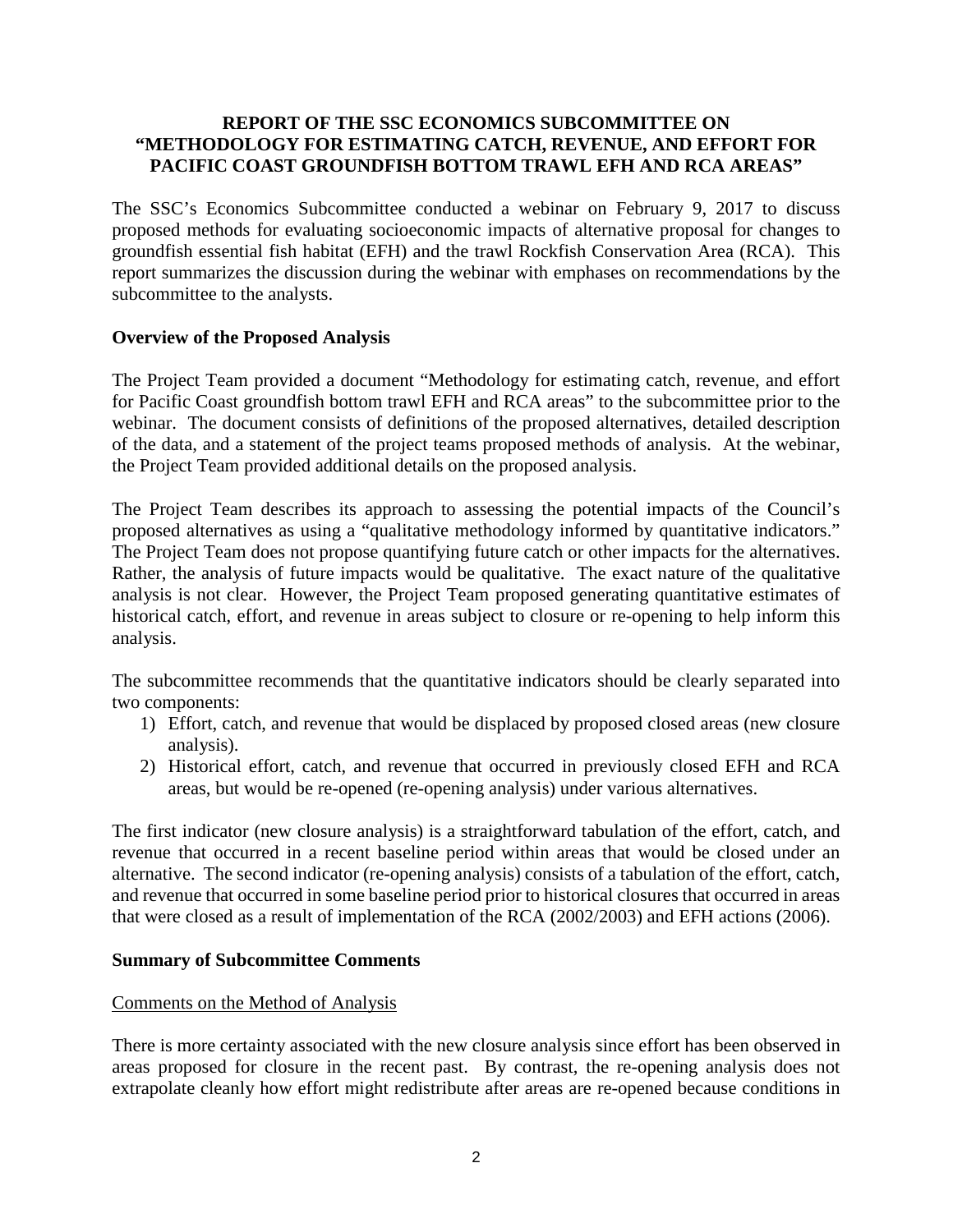the fishery are so different from the pre-closure periods; there are many fewer vessels operating, the geographic distribution of landings has changed substantially, there are new gear restrictions in place, and catch limits are different for many species. In addition, the biomass of fish inside areas that have been closed for many years would be expected to differ from pre-closure periods.

The Project Team stated that combining the two quantitative estimates does not generate reasonable estimates of the net effect of alternatives. That is, for example, a result that an alternative displaces 10 percent of existing effort and re-opens areas that previously hosted 10 percent of effort prior to historical closures does not imply a net impact of zero. The subcommittee agrees that the two are not equivalent and that it is not possible to do a rigorous analysis of the net effects of closures and re-openings of previously closed areas by presenting the proportion of historical effort that occurred in current or proposed closed areas. The final presentation of results should avoid any side-by-side comparisons or presentations of the two displaced effort analyses.

The subcommittee recommends that a set of areas that have remained open across the entire time period be analyzed. Changes in the proportional effort in these areas would give a sense of how much the distribution of effort has changed over time and provide a mechanism to validate the reliability of the proposed quantitative indicators for drawing conclusions about redistribution of effort.

Quantitative estimates of the proportion of catch/effort in historical closures that may be reopened or in areas that may be closed will be most useful for assessing whether the effects of an alternative would be felt disproportionately by a particular port or region. The subcommittee recommends presenting results by port group (or other geographic classifications) as an indicator of which regions will be most affected by each alternative.

It is not clear from the written document or from the discussion during the webinar whether the Project Team intends to make some statement on the net effects of the alternatives. Future iterations of the proposal should clarify what the qualitative assessment of impacts will consist of including what results will be presented, what the analysis can accomplish, and how it will inform the Council's decision. Further, the methods proposed by the Project Team include only the analyses of historical effort and catch. Qualitative analysis of re-opening areas would be strengthened by using additional information. Species distribution from trawl survey data or habitat suitability maps could be used to identify which re-opened areas might experience larger (or smaller) increases in effort based on target species preferences, for example. Surveys or anecdotal information from fishermen could also indicate the relative level of effort that specific re-opened areas are likely to experience.

#### Comments on Data

The Project Team proposes to use data from the West Coast Observer Program (WCOP) and vessel logbooks to tabulate effort, catch, and revenue by area.

# Data Quality

The subcommittee has some concern regarding the accuracy of the positional data, particularly in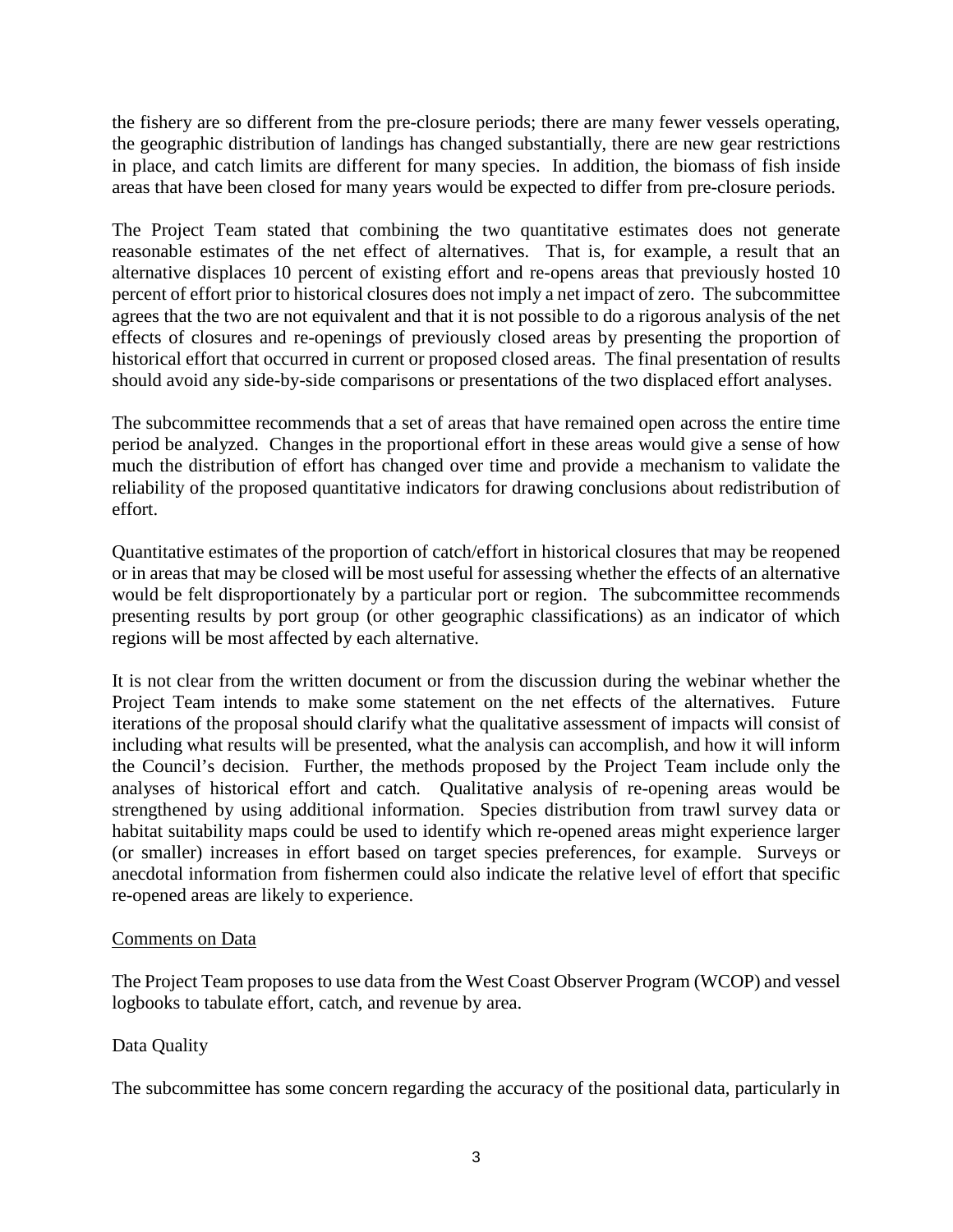older logbook entries. Sampson (2011) found that reported depth did not agree well with actual depth at reported latitude and longitude in logbook data prior to 2001. This indicates that either or both of the reported depth and position may be unreliable. Holland and Speir both noted that their own internal analysis comparing logbook position and reported depth to actual depth at the reported coordinates (Holland) and to logbook position and Vessel Monitoring System data (Speir) indicated relatively good agreement in more recent data (2008-2013). Agreement of depth and position is an indicator of the quality of the spatial data, and should be explored if possible (for different periods and places).

# Baseline Data for Re-opening Analysis

There are four sets of data that could be used as a baseline for estimating the amount of effort, catch, and revenue that occurred in a given area: (1) logbook data from 1994-1998 supplemented with fish ticket data; (2) logbook data from 1998-2001 supplemented with fish ticket data; (3) trawl logbook data from 2002-2005; and (4) observer data supplemented with logbook and fish ticket data for 2011-2014. For analysis of re-opening RCAs, data are limited to pre- 2002 data when RCAs were closed. Newer data (2002-2005) can be used for EFH closures, and recent 2011-2017 data can be used to evaluate displacement from new closures.

The consensus view of the subcommittee is that the recent years' data (2011-2014 WCOP) should be used for the new closures analysis.

The best time period to use for the re-opening analyses is less clear because the two historical closures occurred at different times. There are two options for base periods:

- Option 1: Evaluate each historical closure (RCA and EFH) using data that is most recent. For the RCA this is 1998-2001, and for EFH this is 2002-2005. The advantage of this option is that the proportion of effort displaced by each closure will incorporate important changes in gear restrictions and fleet composition that had occurred up to that time.
- Option 2. Use a common base period to evaluate both closures (e.g., 1994-1998). One advantage of this option is that the proportion of effort displace by each closure would be measured in terms of a common base period. Another advantage is that displaced effort would be measured from a time period when spatial choice and target species choice were less restricted.

Both options would provide useful input to the qualitative analysis of effects of the alternatives. There have been many major changes in the groundfish trawl fishery over the last 25 years including the disaster declaration, foot rope restrictions, changes in abundance and allowable catch for many species, and the vessel buyback program. Each of these changes occurred at different times, which makes interpreting displace effort estimates as indicators of future changes very difficult. Using multiple base periods (i.e., using both options), if possible, would strengthen the analysis.

#### Use of area/species specific CPUE as an indicator

There was discussion about whether the analysts should use historical catch per unit effort (CPUE) or revenue per unit effort (RPUE) in the analysis. The advantages of using CPUE or RPUE are limited. Changes in harvest strategies, technological advances, markets, and species distribution